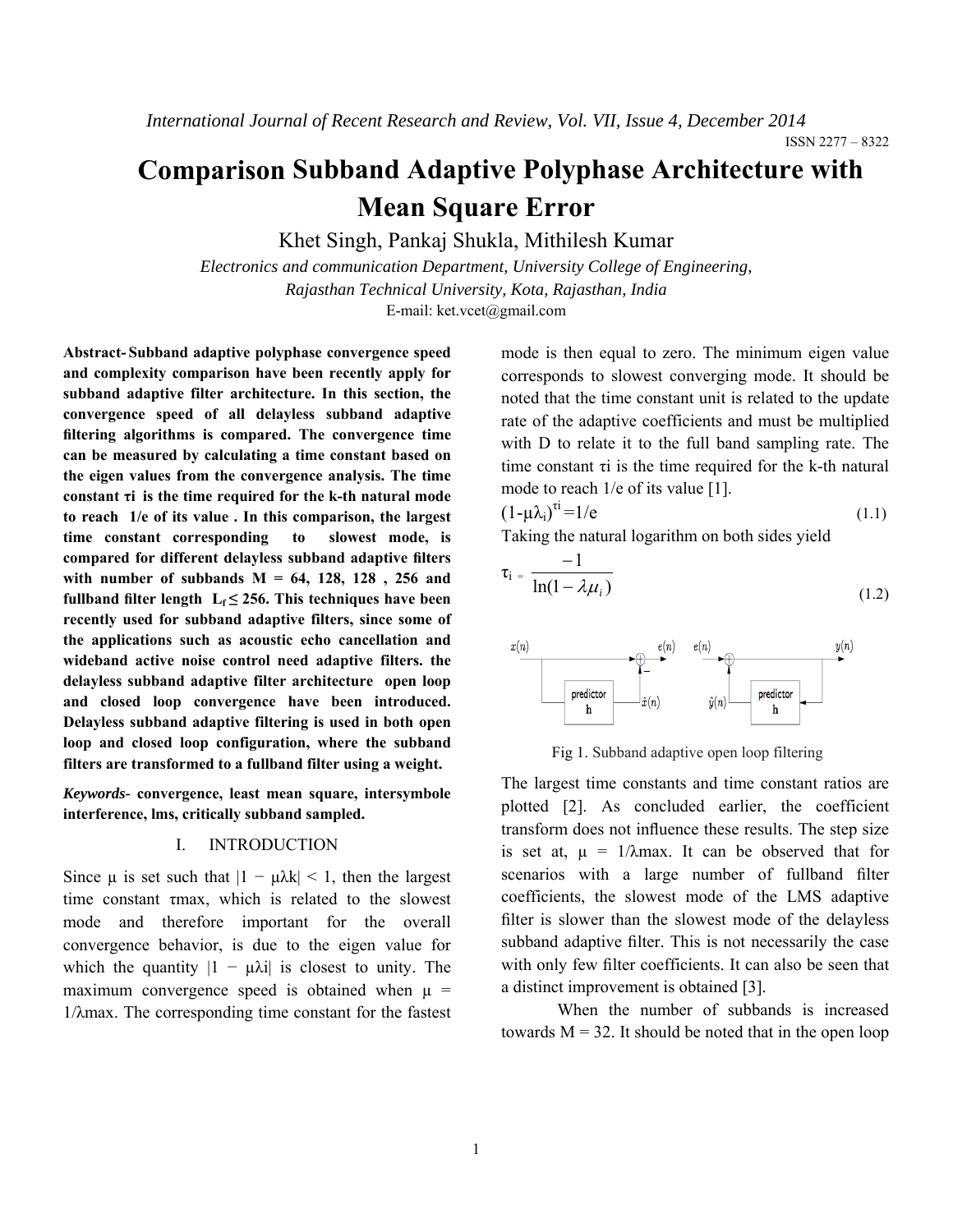case, the slowest mode does not necessarily influence the convergence in terms of the mean square error. It does influence the convergence of the subband filter coefficients.



Fig 2. subband adaptive closed loop filtering

# II. SUBBAND ADAPTIVE FILTERING WITH LEAST MEAN SQUARE

One of the most well-known control algorithm for adaptive filters is the Least Mean Square algorithm [1]. The LMS algorithm can in short be summarized using the equations

| $y(n) = f^{T}(n)x(n)$               | (2.1) |
|-------------------------------------|-------|
| $e(n) = d(n) - y(n)$                | (2.2) |
| $f(n + 1) = f(n) + \mu x^{(n)}e(n)$ | (2.3) |
|                                     |       |

Where  $f(n) = [f_0(n), \ldots, f_{Lf-1}(n)]^T$  is a vector with the filter coefficients at time instant n, and Lf denotes the number of filter coefficients. The vector

 $x(n) = [x(n), \dots, x(n-Lf+1)]^{T}$  is an input signal vector at time instant n, which holds Lf input samples starting with  $x(n)$  [4].

The LMS adaptive filter is an adaptive solution to the FIR Wiener filter design problem. The FIR Wiener filter is an optimal filter, which minimizes the Mean-Square Error

$$
J = E\{|e(n)|^2\}
$$
\n
$$
(2.4)
$$

Where  $E\{.\}$  is the expectation operator. The Minimum Mean-Square Error and corresponding optimal coefficients found by taking the gradient with respect to the filter coefficients and setting it to zero [5].

$$
\nabla E \{|e(n)|^2\} = E \{e(n)\nabla e^*(n)\} = -2E \{e(n)x^*(n)\}
$$
 (2.5)

Inserting eqations  $(2.1)$  and  $(2.2)$  and setting the gradient to zero yields the system of equations  $-2E\{d(n)x^{(n)}\} + 2E\{x^{(n)}xT(n)\}f = -2r_{dx} + 2R_{xx}f = 0$ 

$$
(2.6)
$$

Where matrix  $Rxx = E{x*(n)x^{T}(n)}$  is the input signal autocorrelation matrix, vector  $r_{dx} = E\{d(n)x^{*}(n)\}\$ is a cross-correlation vector. Solving Eq. (2.6) leads to the optimal Wiener filter

$$
f_{\text{Wiener}} = R^{-1}_{xx} r_{dx} \tag{2.7}
$$

The coefficients of the adaptive LMS algorithm are updated using an instantaneous estimate of the gradient.

### III. SUBBAND ADAPTIVE CONVERGENCE IN THE MEAN SQUARE

In this section, the theoretic analysis of the convergence of the adaptive LMS filter in the mean is briefly described. It is shown that the convergence speed of the adaptive [6] filter is dependent on the properties of the input correlation matrix. Substituting Eqs. (2.1) and (2.2) into Eq. (2.3) gives

$$
f(n + 1) = f(n) + \mu d(n) - f^{T}(n)x(n)x^{*}(n)
$$
\nTaking the expected value,

\n
$$
f(n+1) = f(n) + \mu E \{d(n)x^{*}(n)\} - \mu Ex^{*}(n)x^{T}(n)f(n)
$$
\n(2.8)

 $(2.9)$ 

Under the assumption that the data  $x(n)$  and the LMS coefficient vector f (n) are statistically independent Eq.  $(2.9)$  can be rewritten as  $(2.10)$ 

 $f(n+1) = f(n) + \mu E \{d(n)x^*(n)\} - \mu Ex^*(n)x^{T}(n) \underline{f}(n)$ 

$$
= (I - \mu Rxx) f(n) + \mu r dx \qquad (2.11)
$$

Replacing  $r_{dx}$  by  $R_{xx}f_{Wiener}$  where  $f_{Wiener}$  the optimal Wiener filter, yields

| $f(n + 1) = (I - \mu_{Rxx})f(n) + \mu R_{xx}f_{Wiener}$ | (2.12) |
|---------------------------------------------------------|--------|
| The coefficient error $\Delta f(n)$ is defined as       |        |

 $\Delta f(n) = f(n) - f_{\text{Wiener}}$  (2.13)

Inserting Eq. 
$$
(2.12)
$$
 into Eq.  $(2.13)$  gives

$$
\Delta f(n) = (I - \mu R_{xx}) f(n-1) + \mu R_{xx} f_{Wiener} - f_{Wiener}
$$
 (2.14)

$$
= (I - \mu R_{xx})(f (n - 1) - f_{\text{Wiener}}) \tag{2.15}
$$

$$
= (I - \mu R_{xx}) \Delta f (n - 1)
$$
 (2.16)

Since the correlation matrix is hermitian, i.e.  $R_{xx} = R_{xx}^H$ the matrix can be factorized using the eigen value decomposition  $R_{xx} = V\Lambda V^H$  (the spectral theorem) with orthogonal eigenvector matrix V and diagonal matrix Λ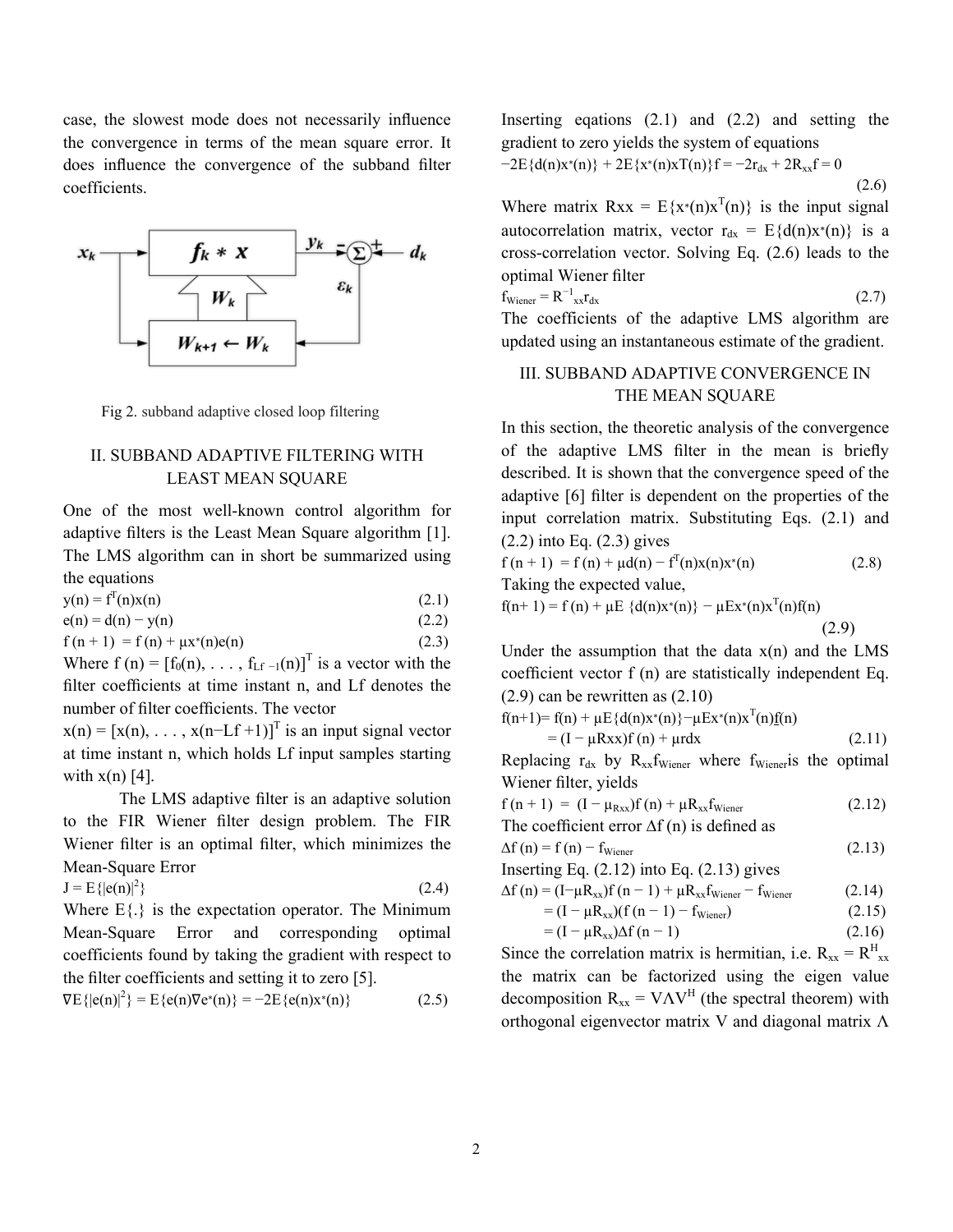with real eigen values on the main diagonal. Using the eigen value decomposition and the fact that  $VV^H = I$ , yields

$$
\Delta f(n) = (VV^{H} - \mu V \Lambda V^{H}) \Delta f(n-1)
$$
\n
$$
= V(I - n\mu \Lambda) V^{H} \Delta f(n-1)
$$
\n(2.18)

A modal coefficient error vector is introduced as

 $\Delta f(n) = V^H \Delta f$  (n) and evolves as a function of time according to

 $\Delta f(n) = (I - \mu \Lambda) \Delta f(n - 1)$  (2.19)

With an initial vector  $\Delta f(0)$  Eq. (2.19) can be rewritten as

 $\Delta f(n) = (I - \mu \Lambda) n \Delta f(0)$  (2.20)

Since  $(I - \mu \Lambda)$  is a diagonal matrix, the elements of ∆f(n) can be expressed as

 $\Delta f i(n) = (1 - \mu \lambda_k) n \Delta f i(0)$  (2.21)

which are referred to as the natural modes of the adaptive filter. The time constant τi is the time required for the k-th mode to reach 1/e of its value

$$
(1 - \mu\lambda i)^{\pi i} = 1/e
$$
 (2.22)

Taking logarithms yields

$$
\tau_{i} = \frac{-1}{\ln(1 - \lambda \mu_{i})}
$$
\n(2.23)

In order for f (n) to converge to  $f_{\text{Wiener}}$ ,  $\Delta f$  (n) should converge to zero and therefore ∆f (n) should converge to zero. This will occur if and only if

 $|1 - \mu\lambda i| < 1, \forall i.$  (2.24)

The decay for each mode is dependent on the magnitude of  $|1 - \mu \lambda i|$  and is thus dependent on both  $\mu$  and  $\lambda i$ Therefore the step-size is restricted by,

 $0 < \mu < 2/\text{max}\lambda$ i (2.25)

#### IV. SIMULATED AND MEASURED RESULT

#### *4.1 Open loop delayless subband filter result*

The identification of a length  $Np = 64$ , 128, 128, 256 FIR system is considered. Experiments open loop delayless filter were performed with the fullband normalized LMS. The step-sizes were selected such that the best convergence rate  $\mu$  = 0.1 presents the MSE evolutions. The new delayless subband structure presents a better convergence rate than the LMS

algorithm, due to the power normalization of the stepsizes [7].

Table4.1 Number of subband M varying according to length

| K   | $\mathbf M$ | μ   | N   |
|-----|-------------|-----|-----|
| 64  | 8           | 0.1 | 500 |
| 128 | 8           | 0.1 | 500 |
| 128 | 16          | 0.1 | 500 |
| 256 | 16          | 0.1 | 500 |

Members of ensemble = K, Convergence factor =  $\mu$ , Number of subband =  $M$ , Iteration = N. It converges to an MSE of the order of the stopband attenuation of the analysis filter which is around -12 db. Here small factor for the update equation for the signal energy in the subband .Coefficient vector of plant (denominator) A  $=$ 1, coefficient vector of plant (numerator), B $=$ [ 0.32,-0.3,0.5,0.1]



Fig.4.1.1: Simulation result of open loop system M=8 Np=64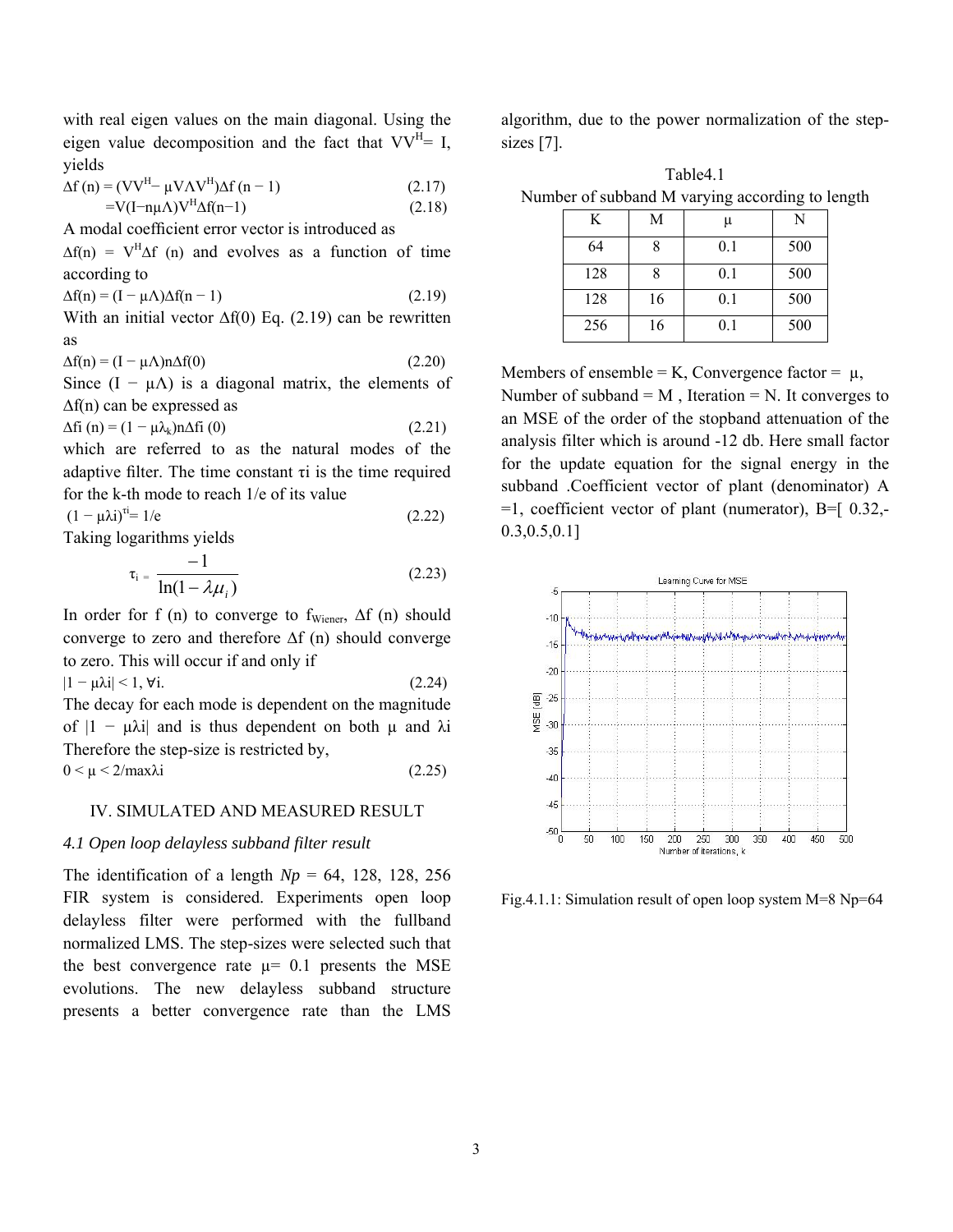

Fig.4.1.2:Simulation result of open loop system M=8 Np=128



Fig.4.1.3 Simulation result of open loop system M=16 Np=128



Fig.4.1.4: Simulation result of open loop system M=8 Np=256

## 4.2 Closed loop delayless subband adaptive result

The identification of a length  $Np = 64$ , 128, 128, 256 FIR system is considered. Experiments closed loop delayless filter were performed with the fullband normalized LMS. The step-sizes were selected such that the best convergence rate  $\mu$  = 0.1 presents the MSE evolutions. The new delayless subband structure presents a better convergence rate than the LMS algorithm, due to the power normalization of the stepsizes. It converges to an MSE of the order of the stopband attenuation of the analysis filter which is around -11 db. Here small factor for the update equation for the signal energy in the subband .Coefficient vector of plant (denominator)  $A = 1$ , coefficient vector of plant (numerator) B=[ 0.32,-0.3,0.5,0.2] [8].



Fig.4.2.1 Simulation result of closed loop system M=8 Np=64



Fig.4.2.2 Simulation result of closed loop system M=8 Np=128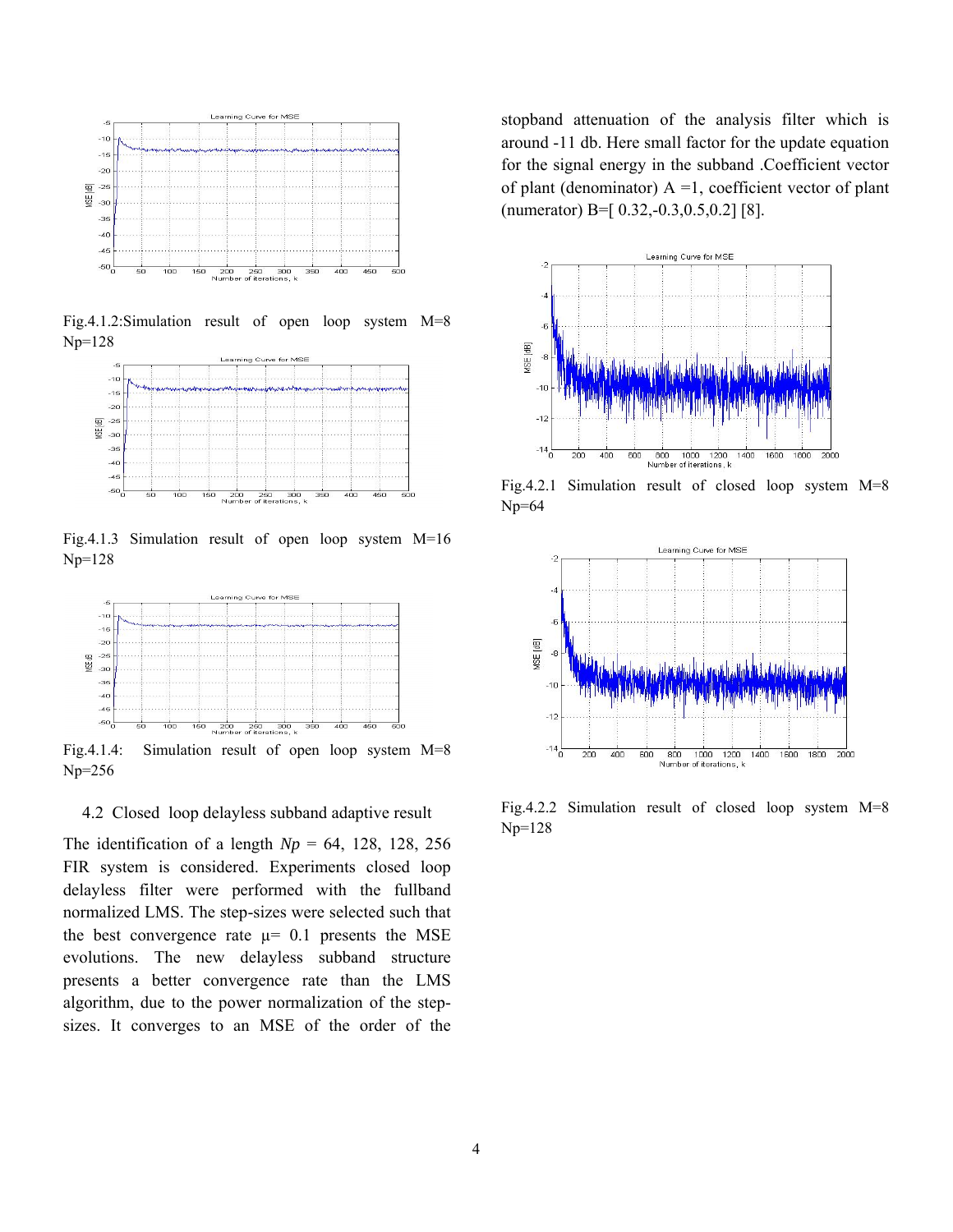

Fig.4.2.3: Simulation result of closed loop system M=16 Np=128



Fig.4.2.4 Simulation result of closed loop system M=16 Np=256

## V. CONCLUSIONS & FUTURE WORK

The convergence rate behavior of the open loop and closed loop configurations of the delayless subband adaptive filters architecture is studied. It is shown that the subband to fullband transform greatly affects the performance in terms of the fullband mean square error for the open loop configuration and in terms of the convergence speed for the closed loop configuration. It is shown that based on the results for the closed loop case, a transform with optimal convergence performance can be derived. A novel delayless subband adaptive filter is presented, which employs polyphase adaptive filters. This convergence has been analyses and compared to the behavior of the fullband LMS

algorithm through of computer MATLAB simulations. It can be observed that initially the oversampled subband structure presents better convergence rate. A closed loop structure with the following features has been proposed [9]:

1. Less MSE curve .

2**.** Better convergence .

*Comparison of Measured MSE's Open Loop and Closed Loop* 

| Table 5.1                                       |
|-------------------------------------------------|
| Number of subband M varying according to length |

| Np  | М  | μ   | Open   | Closed |
|-----|----|-----|--------|--------|
|     |    |     | loop   | loop   |
|     |    |     | MSE dB | MSE dB |
| 64  | 8  | 0.1 | $-14$  | $-12$  |
| 128 | 8  | 0.1 | $-13$  | $-11$  |
| 128 | 16 | 0.1 | $-12$  | $-10$  |
| 256 | 16 | 0.1 | $-12$  | $-8$   |

Members of ensemble =Np, Number of subband M, Convergence factor= µ

#### VI. REFERENCES

- [1] Gilloire and M. Vetterli, "Adaptive Filtering in Subbands" with Critical Sampling: Analysis, Experimentand Application to Acoustic Echo Cancellation," *IEEE Trans. Signal Processing,* pp. 1862- 1875, vol. 40, no. 8, Aug. 1992.
- [2] S. S. Pradhan and V. U. Reddy, "A New Approach to Subband Adaptive Filtering,"*IEEE Transactions on Signal Processing*, vol. 47 no 3 pp. 655–664, March 1999.
- [3] J. Huo, S. Nordholm, and Z. Zang, "New Weight Transform Schemes for DelaylessAdaptive Filtering," in *IEEE Global Telecommunications Conference*, 2001,pp. 197–201.
- [4] M. R. Petraglia and *S. K. Mitra*, "Performance Analysis of Adaptive Filter Structures based on Subband Decomposition," in *Proc. IEEE Int. Symp. Circ. Syst.,* , Chicago, IL, May 1993.